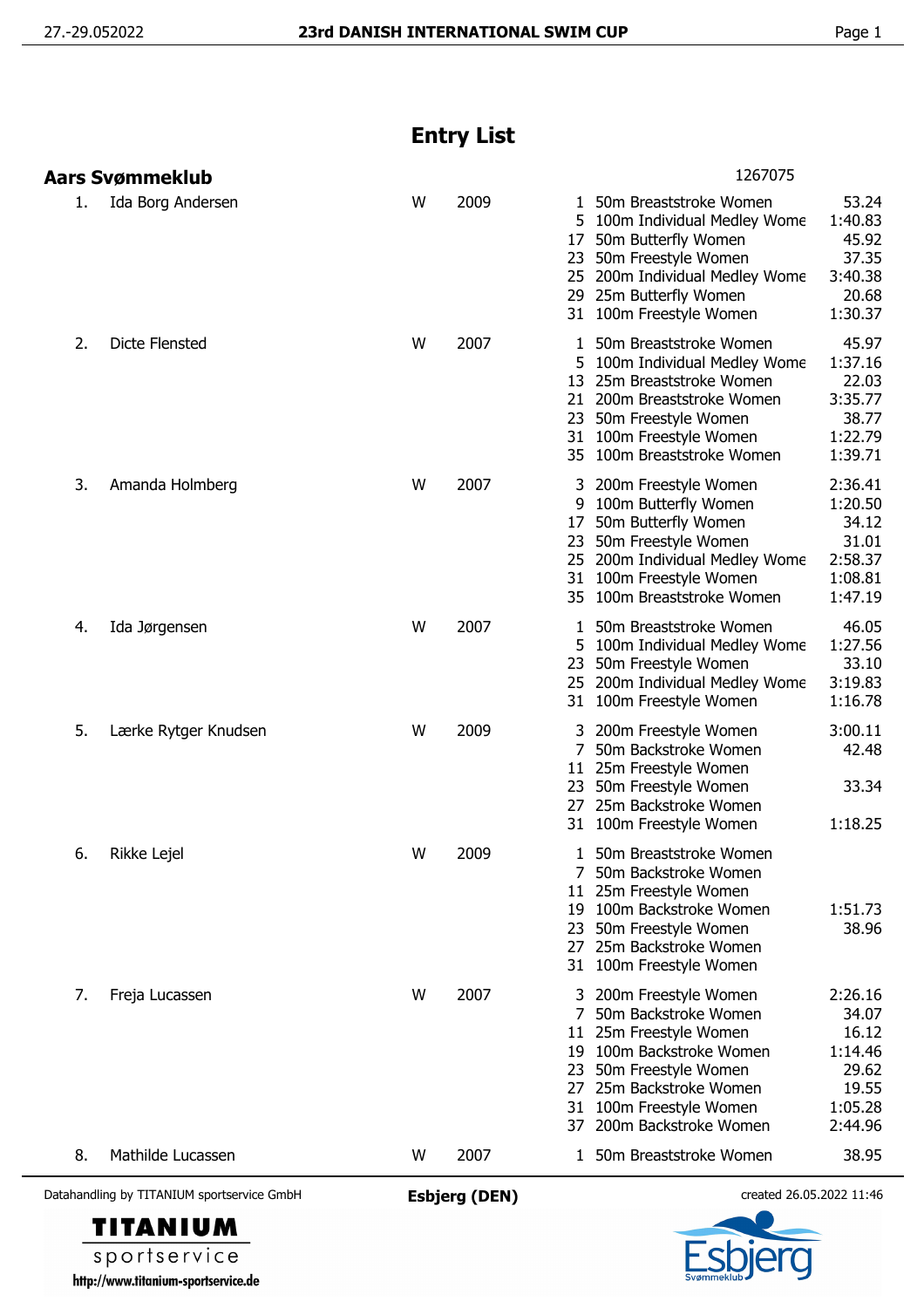|     | Aars Svømmeklub           |   |      | 1267075                                                                                                                                                                                                                                                                            |
|-----|---------------------------|---|------|------------------------------------------------------------------------------------------------------------------------------------------------------------------------------------------------------------------------------------------------------------------------------------|
| 8.  | Mathilde Lucassen         | W | 2007 | 1:21.78<br>5 100m Individual Medley Wome<br>24.51<br>25m Breaststroke Women<br>13<br>3:19.71<br>21 200m Breaststroke Women<br>30.26<br>23 50m Freestyle Women<br>1:07.18<br>31 100m Freestyle Women<br>35 100m Breaststroke Women<br>1:27.90                                       |
| 9.  | Mia Glerup Nielsen        | W | 2007 | 2:22.36<br>200m Freestyle Women<br>3.<br>1:19.95<br>5 100m Individual Medley Wome<br>25m Freestyle Women<br>11 <sup>1</sup><br>15 400m Freestyle Women<br>5:11.64<br>23 50m Freestyle Women<br>29.84<br>31 100m Freestyle Women<br>1:05.65                                         |
| 10. | Karoline Ølgaard          | W | 2007 | 48.77<br>50m Breaststroke Women<br>1<br>1:41.58<br>100m Individual Medley Wome<br>5.<br>25m Breaststroke Women<br>13<br>200m Breaststroke Women<br>3:48.52<br>21<br>38.99<br>23<br>50m Freestyle Women<br>31 100m Freestyle Women<br>1:28.52<br>100m Breaststroke Women<br>1:45.57 |
| 11. | Freja Vestergaard Ottesen | W | 2009 | 1:04.04<br>1 50m Breaststroke Women<br>50m Backstroke Women<br>7<br>11 25m Freestyle Women<br>19 100m Backstroke Women<br>1:46.47<br>40.07<br>23 50m Freestyle Women<br>21.71<br>27 25m Backstroke Women<br>31 100m Freestyle Women                                                |
| 12. | Frederikke Sommer         | W | 2008 | 50m Breaststroke Women<br>1<br>3 200m Freestyle Women<br>11 25m Freestyle Women<br>36.93<br>23 50m Freestyle Women<br>25m Backstroke Women<br>27.<br>100m Freestyle Women<br>31                                                                                                    |
| 13. | Sofie Maarbjerg Toft      | W | 2006 | 1:33.83<br>5 100m Individual Medley Wome<br>37.99<br>7 50m Backstroke Women<br>11 25m Freestyle Women<br>35.35<br>50m Butterfly Women<br>17<br>31.79<br>23 50m Freestyle Women<br>25m Backstroke Women<br>27<br>31 100m Freestyle Women<br>1:12.71                                 |
| 14. | Rasmus Brandt Jensen      | М | 2008 | 2 50m Breaststroke Men<br>1:26.63<br>6 100m Individual Medley Men<br>12 25m Freestyle Men<br>24 50m Freestyle Men<br>30.46<br>26 200m Individual Medley Men<br>30 25m Butterfly Men<br>32 100m Freestyle Men<br>1:13.57                                                            |
| 15. | Tobias Vestby Jensen      | M | 2003 | 4 200m Freestyle Men<br>2:06.38<br>1:06.16<br>6 100m Individual Medley Men<br>50m Butterfly Men<br>29.74<br>18<br>1:08.43<br>20 100m Backstroke Men<br>24 50m Freestyle Men<br>25.89<br>32 100m Freestyle Men<br>56.45                                                             |

Datahandling by TITANIUM sportservice GmbH **Esbjerg (DEN)** created 26.05.2022 11:46



sportservice http://www.titanium-sportservice.de

**TITANIUM**